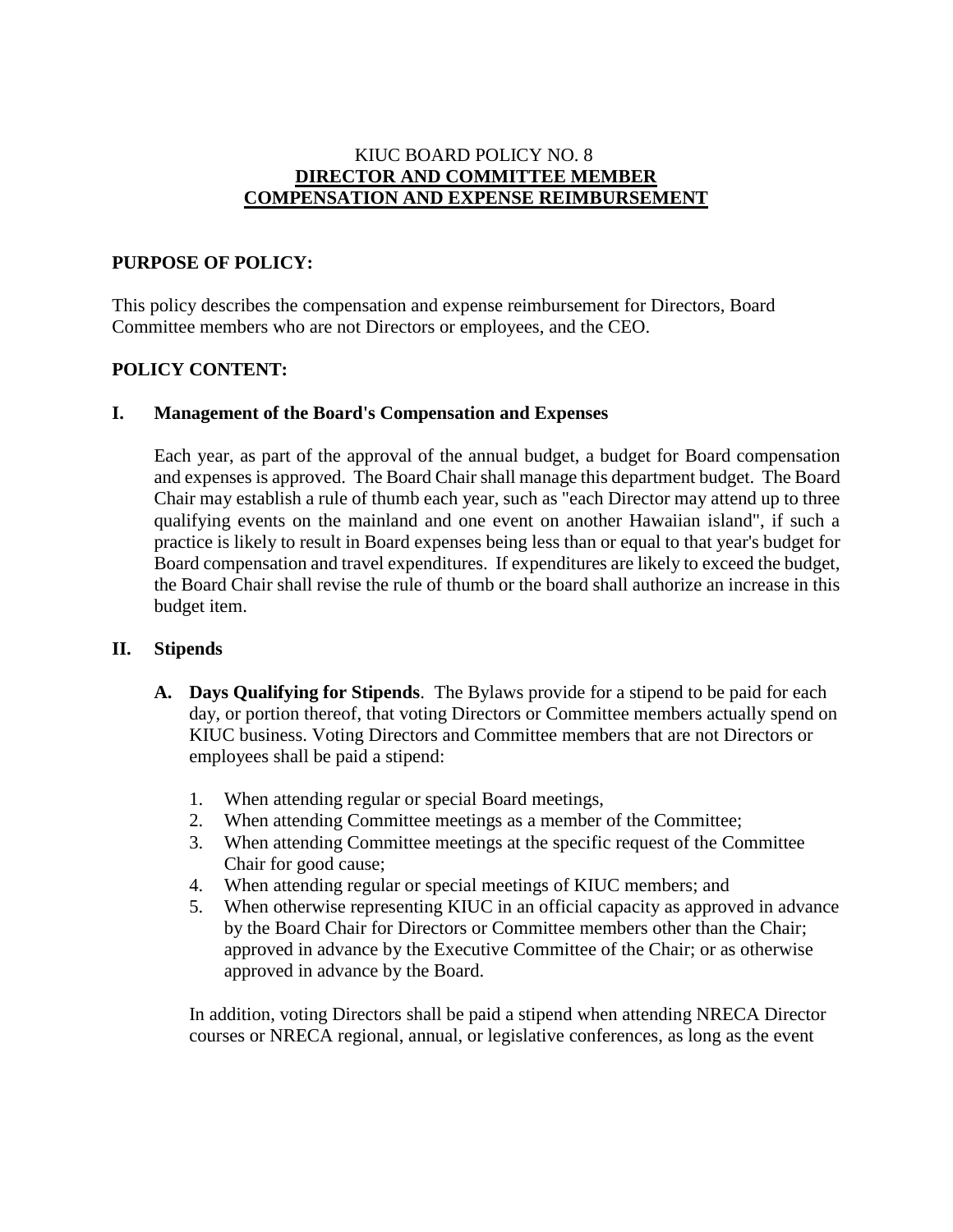either is authorized explicitly by the Board Chair as being eligible for a stipend or it complies with the Board Chair's rule of thumb for the year.

- **B. Travel Days**. A maximum of four (4) days of stipends will be paid for the combined travel time spent traveling to and from events on the mainland.
- **C. Approval Process.** To receive stipends, the individual entitled to a stipend shall report all stipend entitlements to the KIUC employee who manages Board activities, who shall cause the Board Chair or Treasurer to verify entitlement, and, upon such verification by the Board Chair or Treasurer, submit a payment request to the accounting department for processing.

#### **III. Travel Expenses**

Directors and Committee members shall be reimbursed for all reasonable travel expenses incurred on KIUC business in accordance with the then-current KIUC business travel and expense policy, upon submission of a report and appropriate receipts to the Treasurer, approval of the expenses by the Treasurer (except that such expenses for the Treasurer, which shall be approved by the Board Chair), and submission of the approved reimbursement form for the expenses to KIUC's accounting department in accordance with current procedures.

The CEO shall be reimbursed for all reasonable travel expenses incurred on KIUC business in accordance with the then current KIUC business travel and expense policy, upon approval of the expenses by the Treasurer and submission of the approved reimbursement form for the expenses to KIUC's Accounting Department in accordance with current procedures.

#### **IV. Entertainment Expenses**

From time to time it may be appropriate for Directors, Committee members, or the CEO to make reasonable expenditures for entertainment or meals for others during the conduct of KIUC business. No specific limitations have been placed on such expenditures, other than they be necessary, reasonable, correct, and meet applicable Internal Revenue Service requirements. Requests for reimbursement of entertainment expenses shall be submitted and approved in the same manner as described above for travel expenses.

Adopted on this  $26<sup>th</sup>$  day of May, 2022. Revised: 05/26/2022

Reviewed: 01/29/2019 Reviewed: 01/31/2017 Reviewed: 03/24/2015 Reviewed: 08/28/2012 Revised: 07/27/2010 Revised: 06/29/2010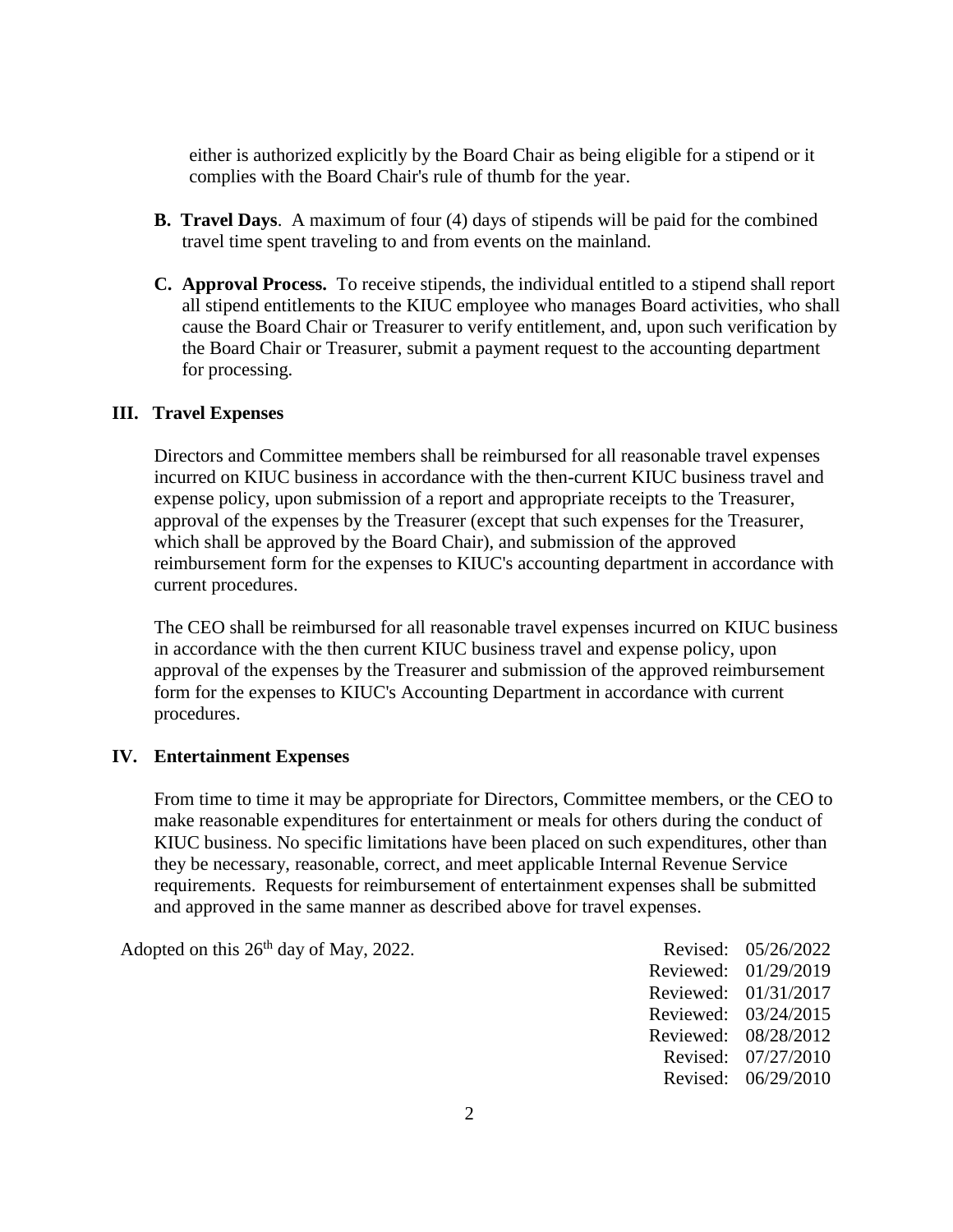Calvin Murashige<br><sup>Calvin Murashige (May 27, 2022 11:15 HST)</sup>

Revised: 02/24/2009 [\\_\\_\\_\\_\\_\\_\\_\\_\\_\\_\\_\\_\\_\\_\\_\\_\\_\\_\\_\\_\\_\\_\\_\\_\\_\\_\\_\\_\\_\\_\\_\\_\\_](https://na2.documents.adobe.com/verifier?tx=CBJCHBCAABAAcDcGWKYHGigjRJSfyoQpj2iQ3HUfbCun) Revised: 11/26/2005 Revised: 08/25/2004 Original Adoption: 2003